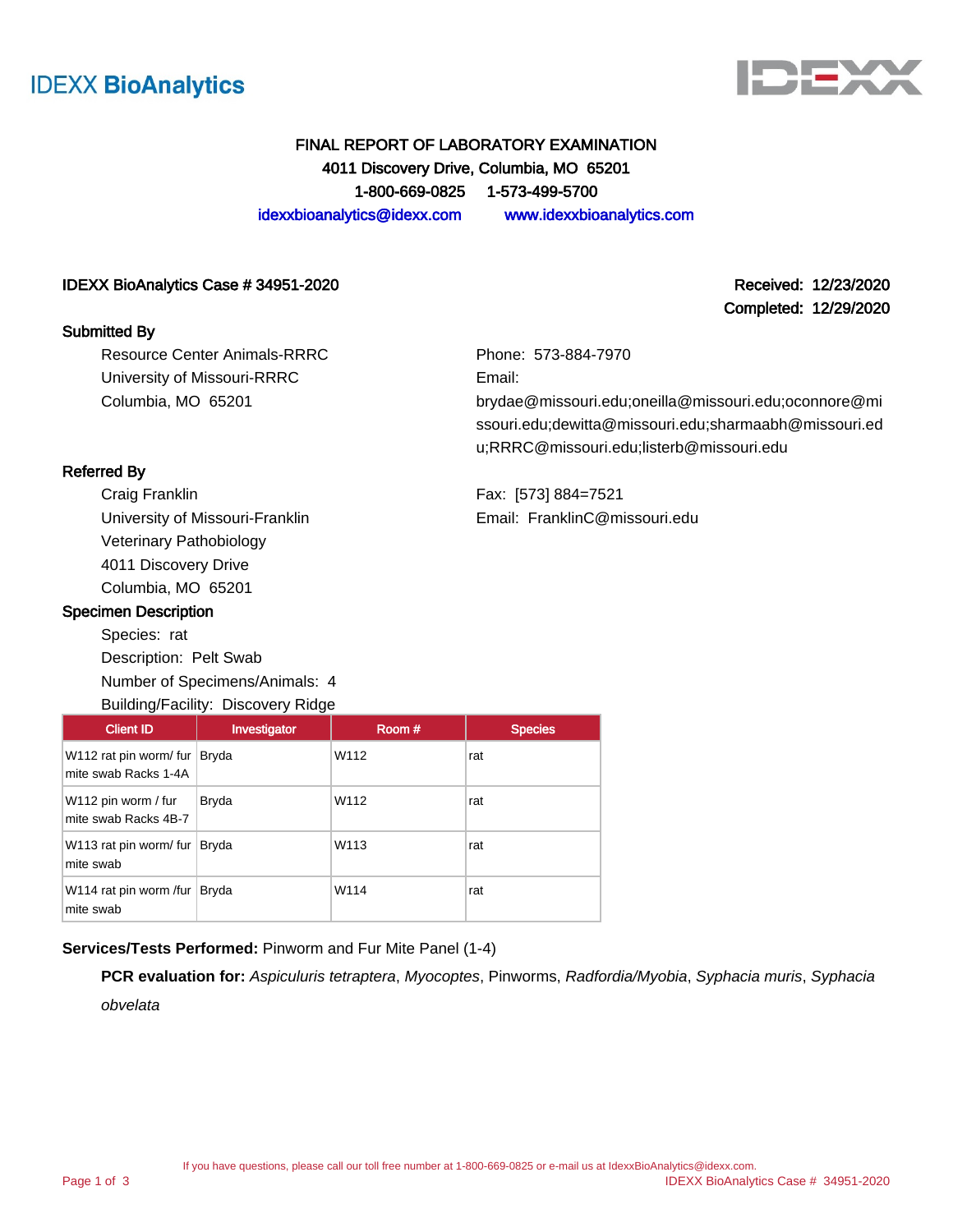**General Comments:** RRRC Quarterly rat pin worm /fur mite testing

**Summary:** All test results were negative.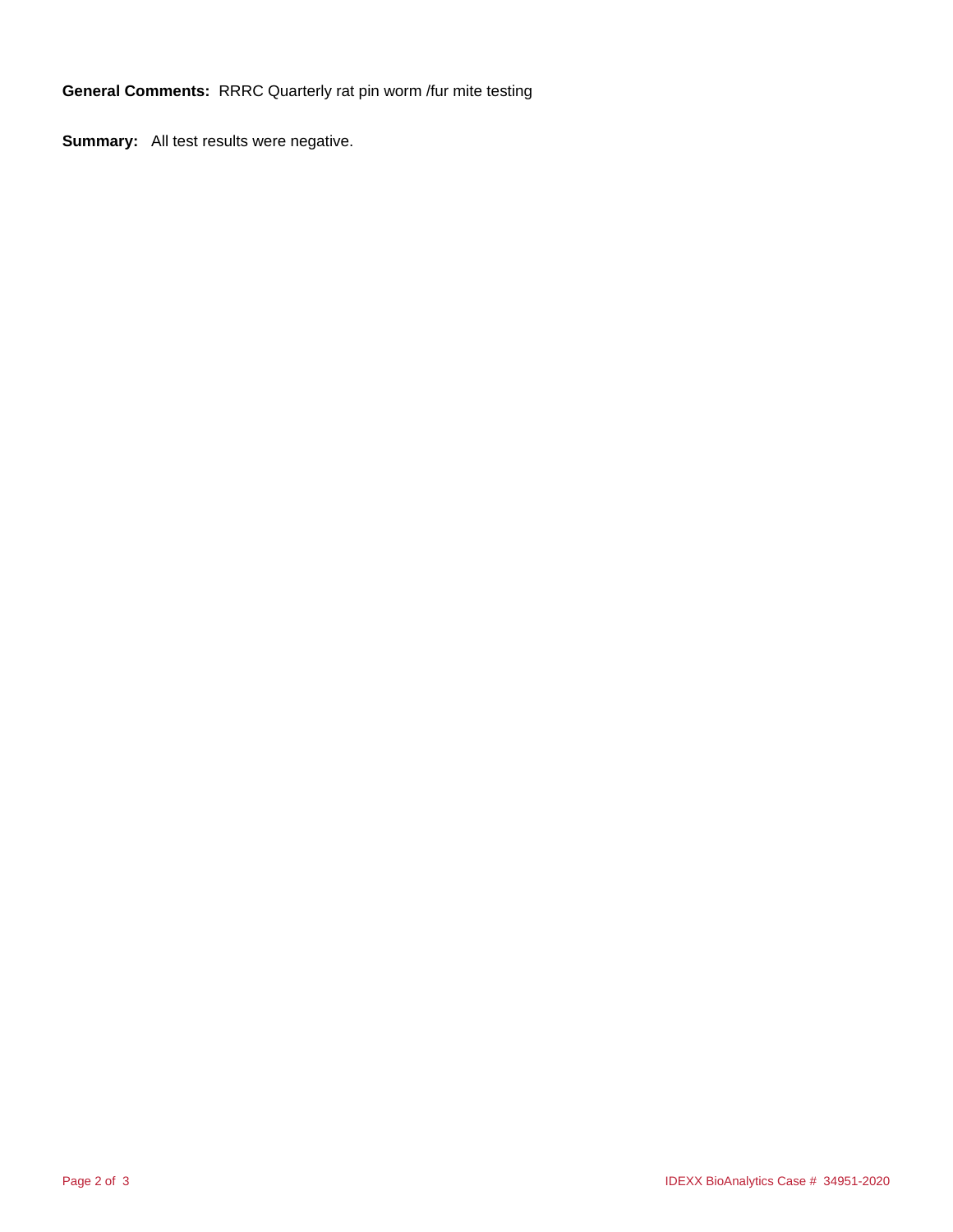## PCR EVALUATION

| pelt swab              | W112 rat pin worm/ fur mite swab<br>Racks 1-4A |
|------------------------|------------------------------------------------|
| Pinworms               |                                                |
| Aspiculuris tetraptera |                                                |
| Syphacia muris         |                                                |
| Syphacia obvelata      |                                                |
| <b>Myocoptes</b>       |                                                |
| Radfordia/Myobia       |                                                |

| pelt swab              | W112 pin worm / fur mite swab Racks<br>4B-7 |
|------------------------|---------------------------------------------|
| Pinworms               |                                             |
| Aspiculuris tetraptera |                                             |
| Syphacia muris         |                                             |
| Syphacia obvelata      |                                             |
| <b>Myocoptes</b>       |                                             |
| Radfordia/Myobia       |                                             |

| pelt swab              | W113 rat pin worm/ fur mite swab |
|------------------------|----------------------------------|
| Pinworms               |                                  |
| Aspiculuris tetraptera |                                  |
| Syphacia muris         |                                  |
| Syphacia obvelata      |                                  |
| Myocoptes              |                                  |
| Radfordia/Myobia       |                                  |

| pelt swab              | W114 rat pin worm /fur mite swab |
|------------------------|----------------------------------|
| Pinworms               |                                  |
| Aspiculuris tetraptera |                                  |
| Syphacia muris         |                                  |
| Syphacia obvelata      |                                  |
| <b>Myocoptes</b>       |                                  |
| Radfordia/Myobia       |                                  |

Legend: + = positive - = negative id:id = pooled sample range id+id+id = non-range pooled sample NT or blank = no test performed sus = suspect  $wps = weak positive XX = Testing in progress$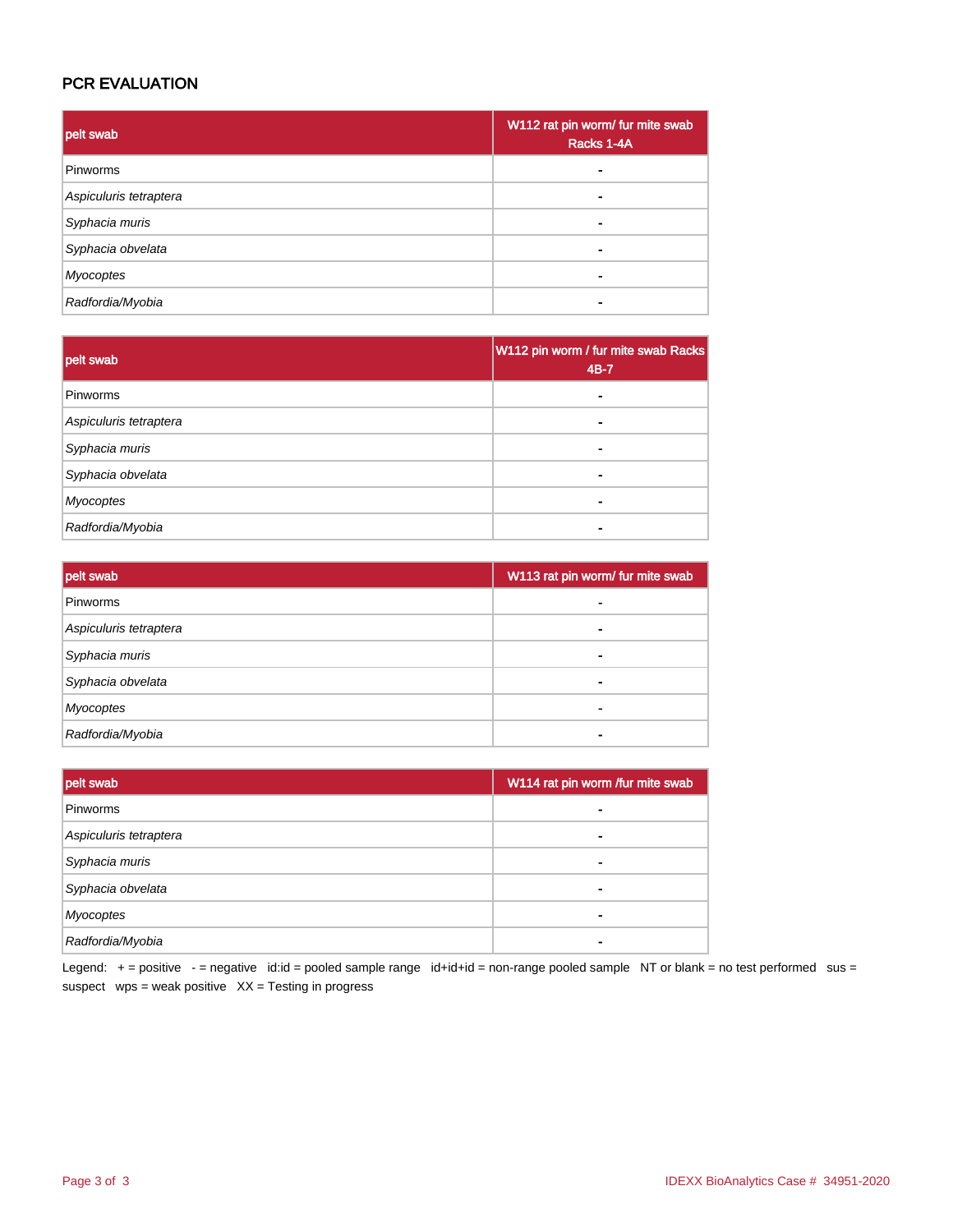



Completed: 12/22/2020

# FINAL REPORT OF LABORATORY EXAMINATION 4011 Discovery Drive, Columbia, MO 65201 1-800-669-0825 1-573-499-5700

idexxbioanalytics@idexx.com www.idexxbioanalytics.com

#### IDEXX BioAnalytics Case # 33780-2020 Received: 12/16/2020

### Submitted By

Justin Wilson University of Missouri-RRRC University of Missouri-RRRC Columbia, MO 65201

Phone: 573-884-2524

Email:

wilsonjus@missouri.edu;KorteS@missouri.edu;oconnore@ missouri.edu;FranklinC@missouri.edu;BockA@missouri.ed u;oneill-blaira@missouri.edu

### Specimen Description

Species: rat Breed/Strain: HET RNU Description: Whole Animal Number of Specimens/Animals: 11 Building/Facility: Discovery Ridge

| <b>Client ID</b> | Investigator | Room# | <b>Species</b> | <b>Strain /Breed</b> | <b>Sex</b> | Rack | <b>Date Placed</b> |
|------------------|--------------|-------|----------------|----------------------|------------|------|--------------------|
| 113-F            | Bryda        | W113  | rat            | HET RNU              | F          |      | 9/14/2020          |
| 114-B            | <b>Bryda</b> | W114  | rat            | HET RNU              | F          |      | 9/14/2020          |
| 114-C            | Bryda        | W114  | rat            | HET RNU              | F          | 2    | 9/14/2020          |
| 114-D            | <b>Bryda</b> | W114  | rat            | HET RNU              | F          | 3    | 9/14/2020          |
| 112-A            | <b>Bryda</b> | W112  | rat            | HET RNU              | F          |      | 9/14/2020          |
| 112-B            | Bryda        | W112  | rat            | HET RNU              | F          | 2    | 9/14/2020          |
| 112-C            | Bryda        | W112  | rat            | HET RNU              | F          | 3    | 9/14/2020          |
| $112-D$          | Bryda        | W112  | rat            | HET RNU              | F          | 4    | 9/14/2020          |
| 112-E            | Bryda        | W112  | rat            | HET RNU              | F          | 5    | 9/14/2020          |
| 112-F            | <b>Bryda</b> | W112  | rat            | <b>HET RNU</b>       | F          | 6    | 9/14/2020          |
| 112-G            | <b>Bryda</b> | W112  | rat            | <b>HET RNU</b>       | F          | 7    | 9/14/2020          |

**Services/Tests Performed:** MU RRRC Rat Quarterly Sentinel and Rederivation Surrogate Profile (1-11)

**Serologic evaluation for antibodies to:** Mycoplasma pulmonis, Pneumocystis carinii, H1, KRV, LCMV, PVM, RCV/SDAV, REO3, RMV, RPV, RTV, Sendai

PCR evaluation for: Helicobacter bilis, Helicobacter ganmani, Helicobacter hepaticus, Helicobacter mastomyrinus , Helicobacter rodentium, Helicobacter spp., Helicobacter typhlonius, Mycoplasma pulmonis, Streptococcus sp. beta hemolytic Group A, Streptococcus sp. beta hemolytic Group B, Streptococcus sp. beta hemolytic Group C, Streptococcus sp. beta hemolytic Group G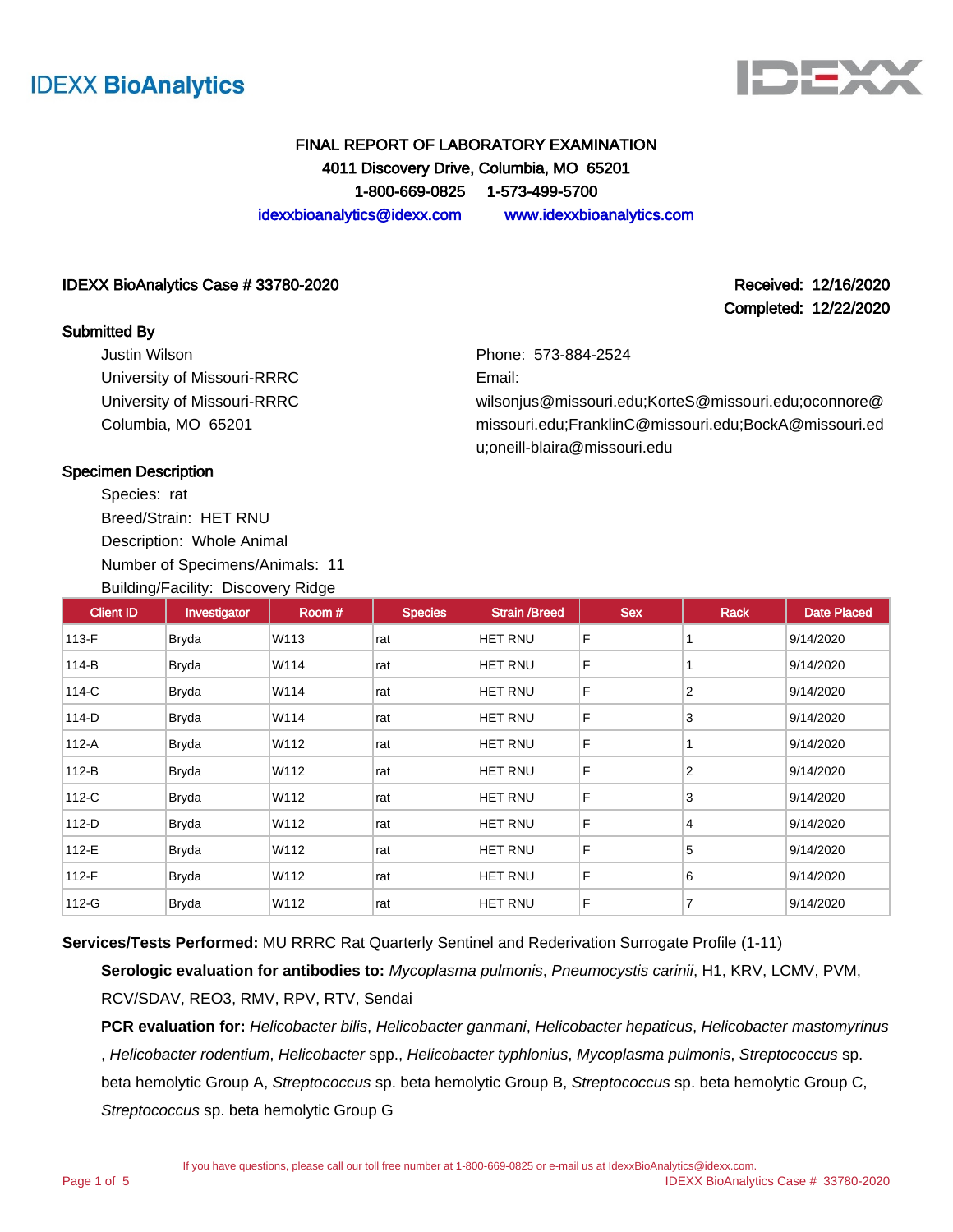Parasitologic evaluation for: fur mites, mesostigmatid mites, lice, Spironucleus muris, Giardia muris, large intestinal flagellates and amoeba, pinworms and tapeworms **Microbiologic evaluation for:** Pasteurella pneumotropica biotype Heyl, Pasteurella pneumotropica biotype

Jawetz, Salmonella enterica, Streptococcus pneumoniae

**General Comments:** Discovery Ridge - 2020 Q4 'A' room rat sentinel necropsies

**Summary:** All test results were negative. Please see the report for details.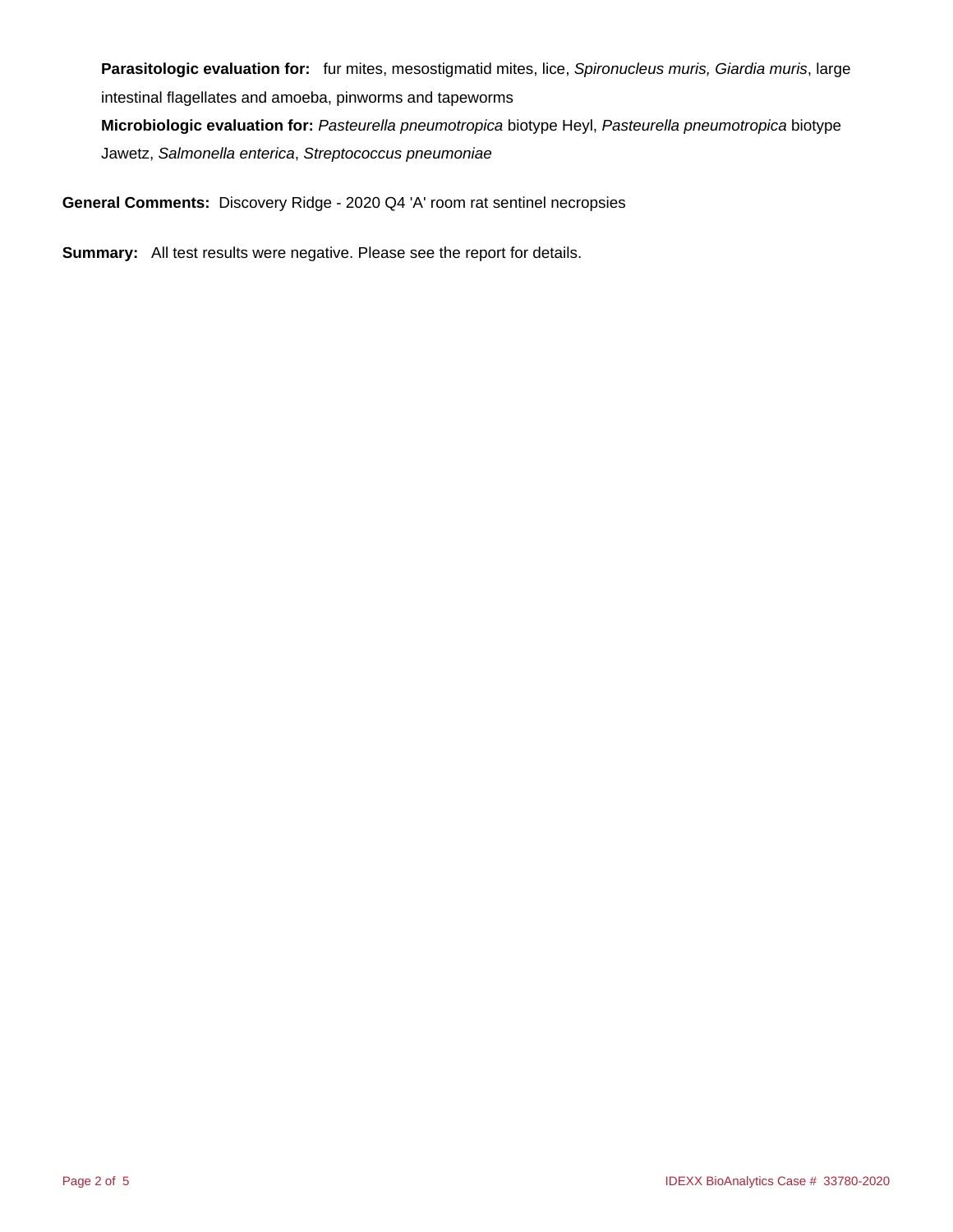## **NECROPSY**

No gross lesions were detected in any of the body systems and organs examined.

### SEROLOGY SUMMARY

|                               | $113-F$        | $114-B$        | 114-C          | $114-D$        | $112-A$        | $112-B$        | 112-C          | $112-D$        | 112-E          | $112-F$                  |
|-------------------------------|----------------|----------------|----------------|----------------|----------------|----------------|----------------|----------------|----------------|--------------------------|
| <b>LCMV</b>                   | $\blacksquare$ | ٠              | $\sim$         | $\blacksquare$ | $\blacksquare$ | $\blacksquare$ | $\sim$         | $\blacksquare$ | $\blacksquare$ | $\blacksquare$           |
| <b>Mycoplasma</b><br>pulmonis | $\blacksquare$ |                |                | $\blacksquare$ | $\blacksquare$ | ٠              |                | $\blacksquare$ | $\blacksquare$ |                          |
| <b>Pneumocystis carinii</b>   | $\blacksquare$ | ٠              | $\blacksquare$ | $\blacksquare$ | $\blacksquare$ | $\blacksquare$ | ٠              | $\blacksquare$ | $\blacksquare$ | $\blacksquare$           |
| <b>RPV</b>                    | $\blacksquare$ | ٠              | ۰              | $\blacksquare$ | $\blacksquare$ | $\blacksquare$ | $\blacksquare$ | $\blacksquare$ | $\blacksquare$ | $\blacksquare$           |
| <b>RMV</b>                    | $\blacksquare$ | ٠              | ۰              | $\blacksquare$ | $\blacksquare$ | $\blacksquare$ | ٠              | $\blacksquare$ | $\blacksquare$ | ٠                        |
| <b>KRV</b>                    | $\blacksquare$ | $\blacksquare$ | $\blacksquare$ | $\blacksquare$ | $\blacksquare$ | $\blacksquare$ | $\blacksquare$ | $\blacksquare$ | $\blacksquare$ | ۰                        |
| <b>H1</b>                     | $\blacksquare$ | $\blacksquare$ | $\blacksquare$ | $\blacksquare$ | ۰              | $\blacksquare$ | $\blacksquare$ | $\sim$         | $\blacksquare$ | $\blacksquare$           |
| <b>PVM</b>                    | $\blacksquare$ | $\blacksquare$ | $\blacksquare$ | $\blacksquare$ | ٠              | $\blacksquare$ | $\blacksquare$ | $\blacksquare$ | $\blacksquare$ | $\blacksquare$           |
| <b>RCV/SDAV</b>               | $\blacksquare$ | $\blacksquare$ | $\blacksquare$ | $\blacksquare$ | $\blacksquare$ | $\blacksquare$ | $\blacksquare$ | $\blacksquare$ | $\blacksquare$ | ۰                        |
| REO <sub>3</sub>              | $\blacksquare$ | ۰              | $\sim$         | $\sim$         | $\blacksquare$ | $\blacksquare$ | $\sim$         | $\blacksquare$ | $\blacksquare$ | $\overline{\phantom{a}}$ |
| <b>RTV</b>                    | $\blacksquare$ | ۰              | ۰              | $\blacksquare$ | ۰              | ٠              | ۰              | ٠              | $\blacksquare$ |                          |
| <b>Sendai</b>                 | $\blacksquare$ | $\blacksquare$ | $\blacksquare$ | $\blacksquare$ | $\blacksquare$ | $\overline{a}$ | $\blacksquare$ | $\blacksquare$ | $\blacksquare$ | $\blacksquare$           |
| Rat IgG                       | ${\sf N}$      | $\mathsf{N}$   | ${\sf N}$      | ${\sf N}$      | $\mathsf{N}$   | $\mathsf{N}$   | ${\sf N}$      | $\mathsf{N}$   | ${\sf N}$      | ${\sf N}$                |

|                               | 112-G |
|-------------------------------|-------|
| <b>LCMV</b>                   |       |
| <b>Mycoplasma</b><br>pulmonis |       |
| <b>Pneumocystis carinii</b>   |       |
| <b>RPV</b>                    |       |
| <b>RMV</b>                    |       |
| <b>KRV</b>                    |       |
| H1                            |       |
| <b>PVM</b>                    |       |
| <b>RCV/SDAV</b>               |       |
| REO <sub>3</sub>              |       |
| <b>RTV</b>                    |       |
| <b>Sendai</b>                 |       |
| Rat IgG                       | N     |

Legend: + = positive - = negative blank = test not performed EQ = equivocal HE = hemolysis precluded testing I = insufficient W = weak positive WB = Western Blot confirmatory analysis pending NS = non-specific reactivity N = normal  $\lg G$  L = less than normal  $\lg G$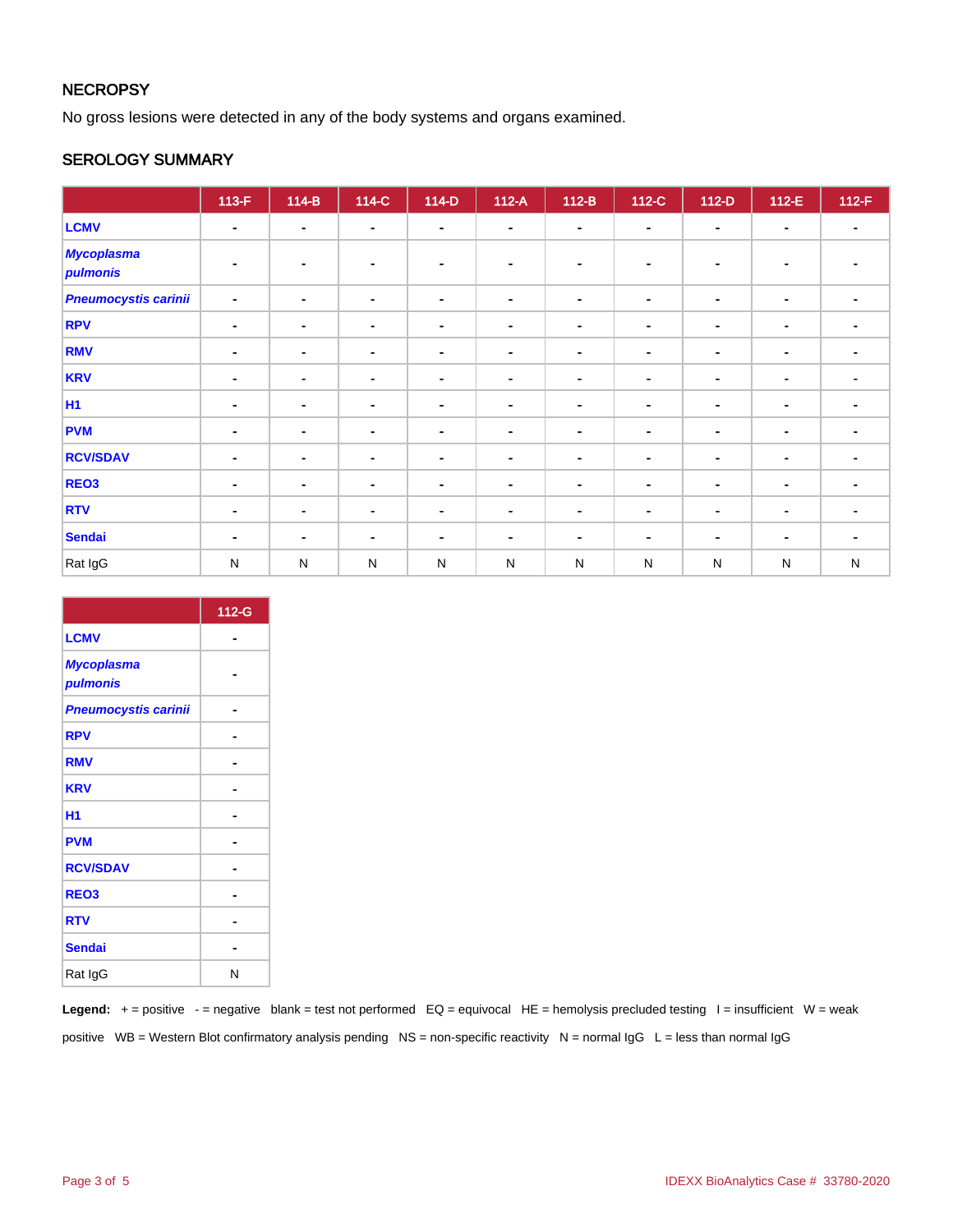### PCR EVALUATION

| feces                        | 113-F                    | $114-B$ | 114-C | $114-D$ | $112-A$                  | $112-B$    | 112-C          | $112-D$                  | $112-E$                  | $112-F$ |
|------------------------------|--------------------------|---------|-------|---------|--------------------------|------------|----------------|--------------------------|--------------------------|---------|
| Helicobacter spp.            | $\blacksquare$           |         |       |         | $\blacksquare$           |            |                |                          | $\mathbf{r}$             |         |
| Helicobacter bilis           | $\blacksquare$           |         |       |         | $\blacksquare$           |            |                |                          |                          |         |
| Helicobacter ganmani         | $\blacksquare$           |         |       |         | $\overline{\phantom{0}}$ | <b>100</b> | $\blacksquare$ | $\overline{\phantom{0}}$ | $\blacksquare$           |         |
| Helicobacter hepaticus       | $\blacksquare$           |         |       |         | $\blacksquare$           |            |                |                          | $\sim$                   |         |
| Helicobacter<br>mastomyrinus |                          |         |       |         |                          |            |                |                          |                          |         |
| Helicobacter rodentium       | $\overline{\phantom{a}}$ |         |       |         | $\blacksquare$           |            |                |                          | $\overline{\phantom{0}}$ |         |
| Helicobacter typhlonius      | $\blacksquare$           |         |       |         |                          |            |                |                          |                          |         |

| feces                         | 112-G |
|-------------------------------|-------|
| Helicobacter spp.             |       |
| Helicobacter bilis            |       |
| Helicobacter ganmani          |       |
| <b>Helicobacter hepaticus</b> |       |
| Helicobacter<br>mastomyrinus  |       |
| Helicobacter rodentium        |       |
| Helicobacter typhlonius       |       |

| <b>oral swab</b>                            | $113-F$ | $114-B$ | 114-C | $114-D$ | $112-A$        | $112-B$        | 112-C | $112-D$ | $112-E$ | $112-F$ |
|---------------------------------------------|---------|---------|-------|---------|----------------|----------------|-------|---------|---------|---------|
| Mycoplasma pulmonis                         |         |         |       |         | $\blacksquare$ | $\blacksquare$ |       |         |         |         |
| Streptococcus sp. beta<br>hemolytic Group A |         |         |       |         |                |                |       |         |         |         |
| Streptococcus sp. beta<br>hemolytic Group B |         |         |       |         |                |                |       |         |         |         |
| Streptococcus sp. beta<br>hemolytic Group C |         |         |       |         | $\blacksquare$ |                |       |         |         |         |
| Streptococcus sp. beta<br>hemolytic Group G |         |         |       |         |                |                |       |         |         |         |

| oral swab                                   | $112-G$ |
|---------------------------------------------|---------|
| Mycoplasma pulmonis                         |         |
| Streptococcus sp. beta<br>hemolytic Group A |         |
| Streptococcus sp. beta<br>hemolytic Group B |         |
| Streptococcus sp. beta<br>hemolytic Group C |         |
| Streptococcus sp. beta<br>hemolytic Group G |         |

Legend: + = positive - = negative id:id = pooled sample range id+id+id = non-range pooled sample NT or blank = no test performed sus = suspect  $wps = weak positive XX = Testing in progress$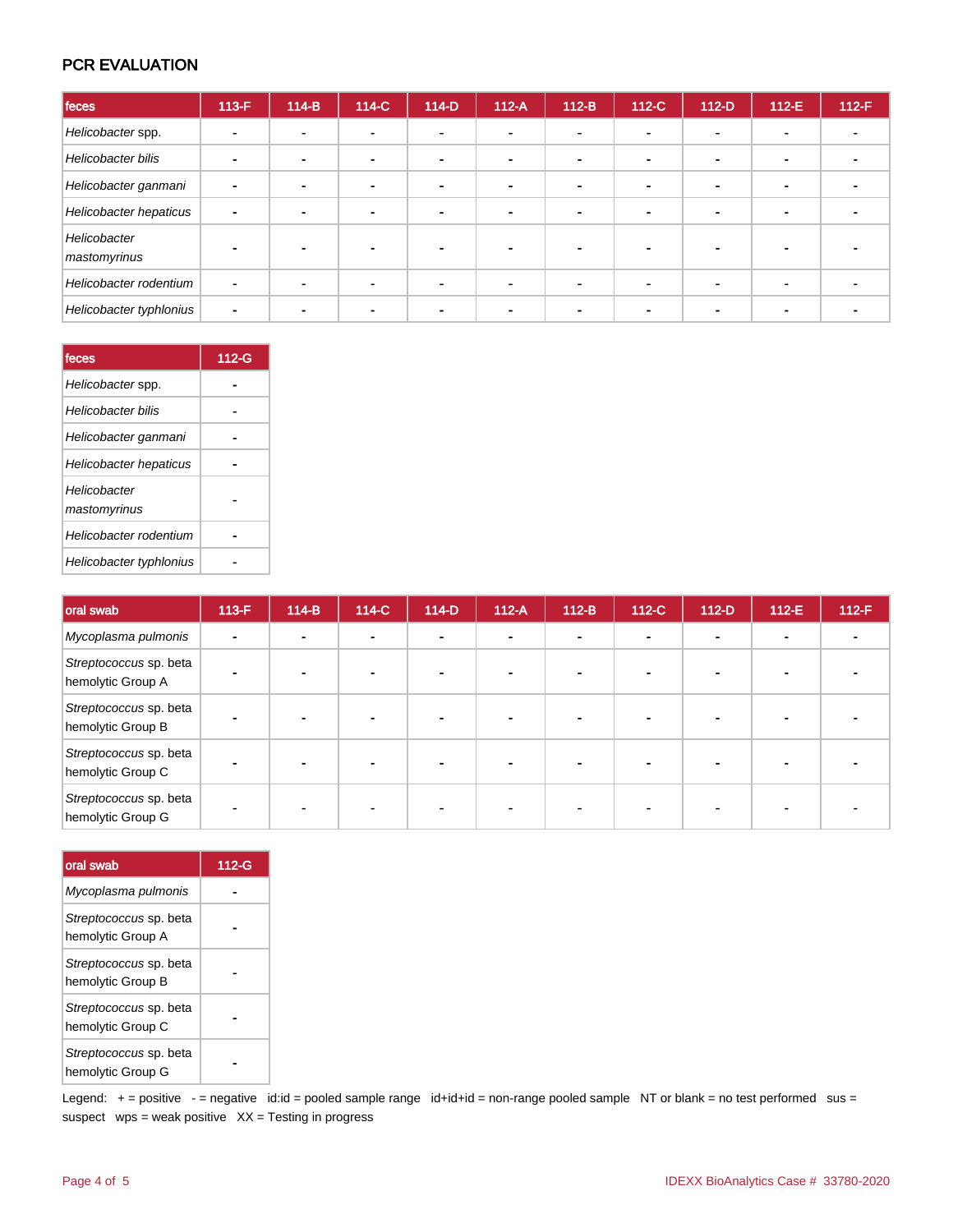## PARASITOLOGY

|           | $113-F$ | $114-B$ | $114-C$ | $114-D$ | $112-A$ | $\vert$ 112-B $\vert$ | $112-C$ | $112-D$ | $112-E$ | 112-F |
|-----------|---------|---------|---------|---------|---------|-----------------------|---------|---------|---------|-------|
| parasites |         |         |         |         |         |                       |         |         |         |       |



### **MICROBIOLOGY**

Specimen/Source: cecum

| <b>Isolate</b>      | 113-F | $14-B$ | $114-C$ | 114-D | 112-A | $112-B$ | 112-C | 112-D | 112-E. | 112-F |
|---------------------|-------|--------|---------|-------|-------|---------|-------|-------|--------|-------|
| Salmonella enterica |       |        |         |       |       |         |       |       |        | -     |

Specimen/Source: cecum

| <b>Isolate</b>      | $112-G$ |
|---------------------|---------|
| Salmonella enterica |         |

#### Specimen/Source: oral swab

| <b>Isolate</b>                                 | $113-F$ | $114-B$ | 114-C          | $114-D$                  | $112-A$ | $112-B$        | $112-C$                  | $112-D$ | $112-E$ | $112-F$ |
|------------------------------------------------|---------|---------|----------------|--------------------------|---------|----------------|--------------------------|---------|---------|---------|
| Pasteurella<br>pneumotropica biotype<br>Heyl   |         |         | $\blacksquare$ |                          |         |                |                          |         |         |         |
| Pasteurella<br>pneumotropica biotype<br>Jawetz |         |         | $\blacksquare$ | $\overline{\phantom{0}}$ |         | $\blacksquare$ | $\overline{\phantom{0}}$ |         |         |         |
| Streptococcus<br>pneumoniae                    |         |         | ٠              |                          |         | ۰              |                          |         |         |         |

#### Specimen/Source: oral swab

| <b>Isolate</b>                                 | $112-G$ |
|------------------------------------------------|---------|
| Pasteurella<br>pneumotropica biotype<br>Heyl   |         |
| Pasteurella<br>pneumotropica biotype<br>Jawetz |         |
| Streptococcus<br>pneumoniae                    |         |

Legend:  $+=$  agent recovered - = agent not recovered blank = test not performed  $n =$  no growth  $X =$  Preliminary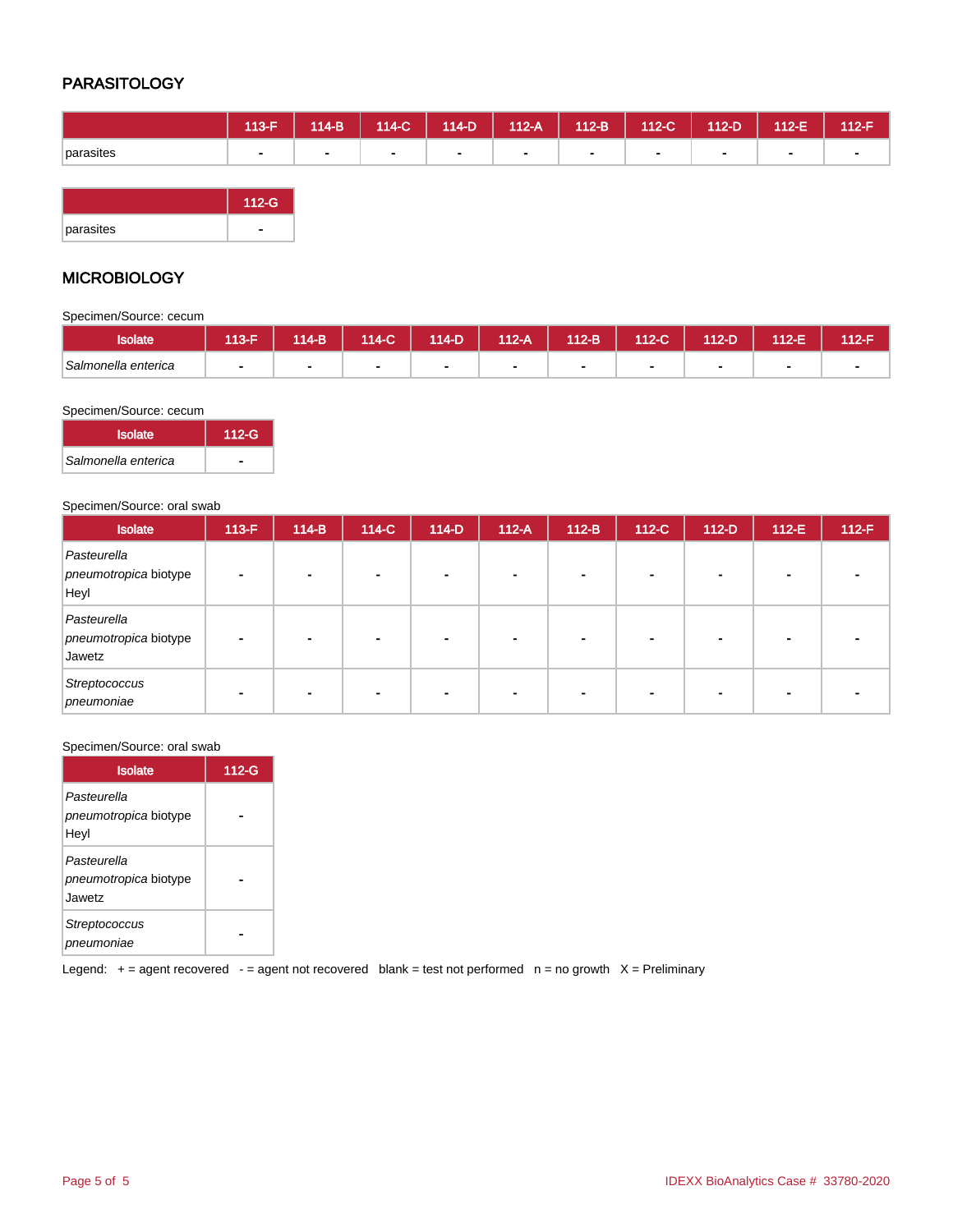



# FINAL REPORT OF LABORATORY EXAMINATION 4011 Discovery Drive, Columbia, MO 65201 1-800-669-0825 1-573-499-5700 idexxbioanalytics@idexx.com www.idexxbioanalytics.com

### IDEXX BioAnalytics Case # 33780-2020 <br>
Received: 12/16/2020

Completed: 12/22/2020

### SEROLOGY DETAILS

|                                  | <b>Baseline</b> | 113-F          | $114-B$        | 114-C          | $114-D$        | $112-A$        | $112-B$        | 112-C          | $112-D$        | 112-E          | $112-F$        |
|----------------------------------|-----------------|----------------|----------------|----------------|----------------|----------------|----------------|----------------|----------------|----------------|----------------|
| <b>LCMV</b>                      |                 |                |                |                |                |                |                |                |                |                |                |
| LCMV recombinant                 | MFI > 3.000     | L.             | L.             | $\blacksquare$ |                | L.             | $\blacksquare$ |                | ä,             | $\blacksquare$ |                |
| <b>Mycoplasma pulmonis</b>       |                 |                |                |                |                |                |                |                |                |                |                |
| M. pulmonis purified<br>bacteria | MFI > 4.250     |                |                |                |                |                |                |                |                |                |                |
| <b>Pneumocystis carinii</b>      |                 |                |                |                |                |                |                |                |                |                |                |
| P. carinii                       | MFI > 1.500     | $\blacksquare$ | $\blacksquare$ | $\blacksquare$ | $\blacksquare$ | $\blacksquare$ | $\blacksquare$ | $\blacksquare$ |                |                |                |
| <b>RPV</b>                       |                 |                |                |                |                |                |                |                |                |                |                |
| RPV purified virus               | MFI > 2.500     | $\blacksquare$ | $\blacksquare$ | $\blacksquare$ | $\blacksquare$ | $\blacksquare$ | $\blacksquare$ | $\blacksquare$ | $\blacksquare$ | $\blacksquare$ | ٠              |
| NS1 <sup>1</sup>                 | MFI > 3.750     | $\blacksquare$ | $\blacksquare$ | $\blacksquare$ | ä,             | ä,             |                | $\blacksquare$ | ä,             | $\blacksquare$ |                |
| <b>RMV</b>                       |                 |                |                |                |                |                |                |                |                |                |                |
| RMV VP2 recombinant MFI > 2.000  |                 | $\blacksquare$ | $\blacksquare$ | $\blacksquare$ | $\blacksquare$ | $\blacksquare$ | $\blacksquare$ | $\blacksquare$ | $\blacksquare$ | $\blacksquare$ | $\blacksquare$ |
| NS1 <sup>1</sup>                 | MFI > 3.750     | $\blacksquare$ |                | $\blacksquare$ | $\blacksquare$ |                | $\blacksquare$ | $\blacksquare$ | -              | $\blacksquare$ |                |
| <b>KRV</b>                       |                 |                |                |                |                |                |                |                |                |                |                |
| KRV purified virus               | MFI > 3.250     | $\blacksquare$ | $\blacksquare$ | $\blacksquare$ | $\blacksquare$ | $\blacksquare$ | $\blacksquare$ | $\blacksquare$ | $\blacksquare$ | $\blacksquare$ | $\blacksquare$ |
| NS1 <sup>1</sup>                 | MFI > 3.750     | $\blacksquare$ | $\blacksquare$ |                | $\blacksquare$ | ä,             |                | $\blacksquare$ | ä,             | $\blacksquare$ | $\blacksquare$ |
| <b>H1</b>                        |                 |                |                |                |                |                |                |                |                |                |                |
| H1 purified virus                | MFI > 1.750     | $\blacksquare$ | $\blacksquare$ | $\blacksquare$ | $\blacksquare$ | $\blacksquare$ | $\blacksquare$ | $\blacksquare$ | $\blacksquare$ | $\blacksquare$ | $\blacksquare$ |
| NS1 <sup>1</sup>                 | MFI > 3.750     | $\blacksquare$ | $\blacksquare$ | ä,             | $\blacksquare$ | ä,             | $\blacksquare$ |                | $\blacksquare$ | $\blacksquare$ |                |
| <b>PVM</b>                       |                 |                |                |                |                |                |                |                |                |                |                |
| PVM purified virus               | MFI > 2.500     | ٠              | ٠              | $\blacksquare$ | ٠              | $\blacksquare$ | $\blacksquare$ | ٠              | $\blacksquare$ | $\blacksquare$ | $\blacksquare$ |
| <b>RCV/SDAV</b>                  |                 |                |                |                |                |                |                |                |                |                |                |
| RCV/SDAV purified<br>virus       | MFI > 3.750     | $\blacksquare$ | $\blacksquare$ | $\blacksquare$ | $\blacksquare$ | ٠              | $\blacksquare$ | $\blacksquare$ |                |                |                |
| RCV/SDAV Spike                   | MFI > 3.750     | ä,             | L,             | $\blacksquare$ | ä,             | L,             | $\blacksquare$ | ä,             | L,             | $\blacksquare$ | $\blacksquare$ |
| REO <sub>3</sub>                 |                 |                |                |                |                |                |                |                |                |                |                |
| REO3 purified virus              | MFI > 4.900     | ٠              | ۰              |                | ٠              | ۰              |                |                |                |                |                |
| <b>RTV</b>                       |                 |                |                |                |                |                |                |                |                |                |                |

If you have questions, please call our toll free number at 1-800-669-0825 or e-mail us at IdexxBioAnalytics@idexx.com.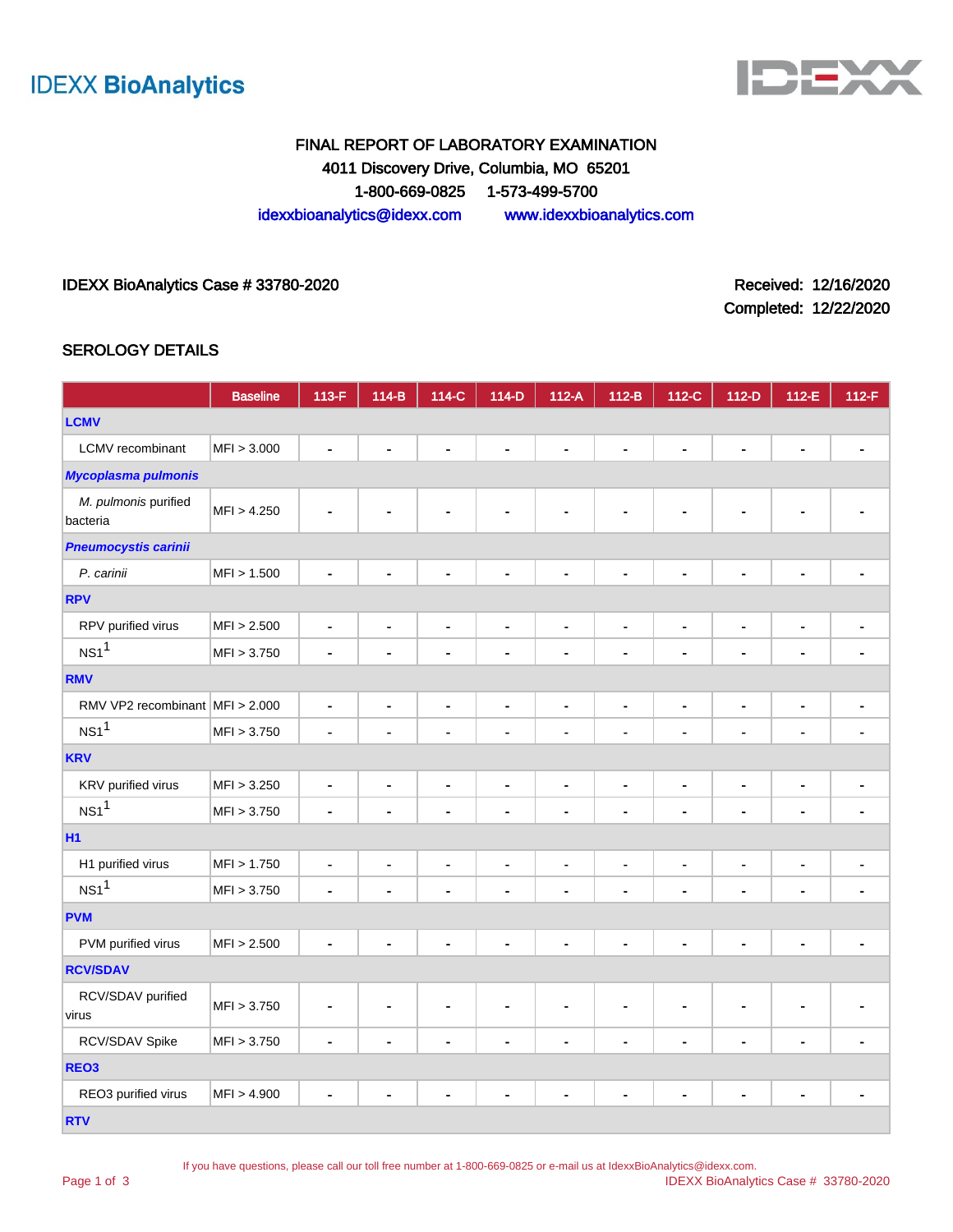|                       | <b>Baseline</b> | 113-F | $114-B$        | 114-C  | $114-D$        | $112-A$ | $112-B$ | $112-C$        | $112-D$ | $112-E$        | $112-F$        |
|-----------------------|-----------------|-------|----------------|--------|----------------|---------|---------|----------------|---------|----------------|----------------|
| RTV purified virus    | MFI > 2.000     | ٠     | $\sim$         | $\sim$ | $\blacksquare$ | $\sim$  | $\sim$  | $\blacksquare$ | $\sim$  | $\sim$         | ۰.             |
| TMEV purified virus   | MFI > 2.000     | ۰     | $\blacksquare$ | $\sim$ | $\sim$         | $\sim$  | $\sim$  | $\sim$         | $\sim$  | $\sim$         | $\blacksquare$ |
| Sendai                |                 |       |                |        |                |         |         |                |         |                |                |
| Sendai purified virus | MFI > 3.750     | ٠     | $\sim$         | ۰.     | $\blacksquare$ | $\sim$  | $\sim$  | $\blacksquare$ | $\sim$  | $\blacksquare$ | ۰.             |

|                                  | <b>Baseline</b> | 112-G |
|----------------------------------|-----------------|-------|
| <b>LCMV</b>                      |                 |       |
| <b>LCMV</b> recombinant          | MFI > 3.000     |       |
| Mycoplasma pulmonis              |                 |       |
| M. pulmonis purified<br>bacteria | MFI > 4.250     |       |
| <b>Pneumocystis carinii</b>      |                 |       |
| P. carinii                       | MFI > 1.500     |       |
| <b>RPV</b>                       |                 |       |
| RPV purified virus               | MFI > 2.500     |       |
| $NS1$ <sup>1</sup>               | MFI > 3.750     |       |
| <b>RMV</b>                       |                 |       |
| RMV VP2 recombinant MFI > 2.000  |                 |       |
| $NS1$ <sup>1</sup>               | MFI > 3.750     |       |
| <b>KRV</b>                       |                 |       |
| KRV purified virus               | MFI > 3.250     |       |
| $NS1$ <sup>1</sup>               | MFI > 3.750     |       |
| H <sub>1</sub>                   |                 |       |
| H1 purified virus                | MFI > 1.750     |       |
| $NS1^1$                          | MFI > 3.750     |       |
| <b>PVM</b>                       |                 |       |
| PVM purified virus               | MFI > 2.500     |       |
| <b>RCV/SDAV</b>                  |                 |       |
| RCV/SDAV purified<br>virus       | MFI > 3.750     |       |
| RCV/SDAV Spike                   | MFI > 3.750     |       |
| REO <sub>3</sub>                 |                 |       |
| REO3 purified virus              | MFI > 4.900     |       |
| <b>RTV</b>                       |                 |       |
| RTV purified virus               | MFI > 2.000     |       |
| TMEV purified virus              | MFI > 2.000     |       |
| <b>Sendai</b>                    |                 |       |
| Sendai purified virus            | MFI > 3.750     |       |

**NS11 :** NS1 protein is highly conserved among rodent parvoviruses and thus serves as a generic assay for parvovirus seroconversion.

Legend: + = positive - = negative blank = test not performed EQ = equivocal HE = hemolysis precluded testing I = insufficient W = weak